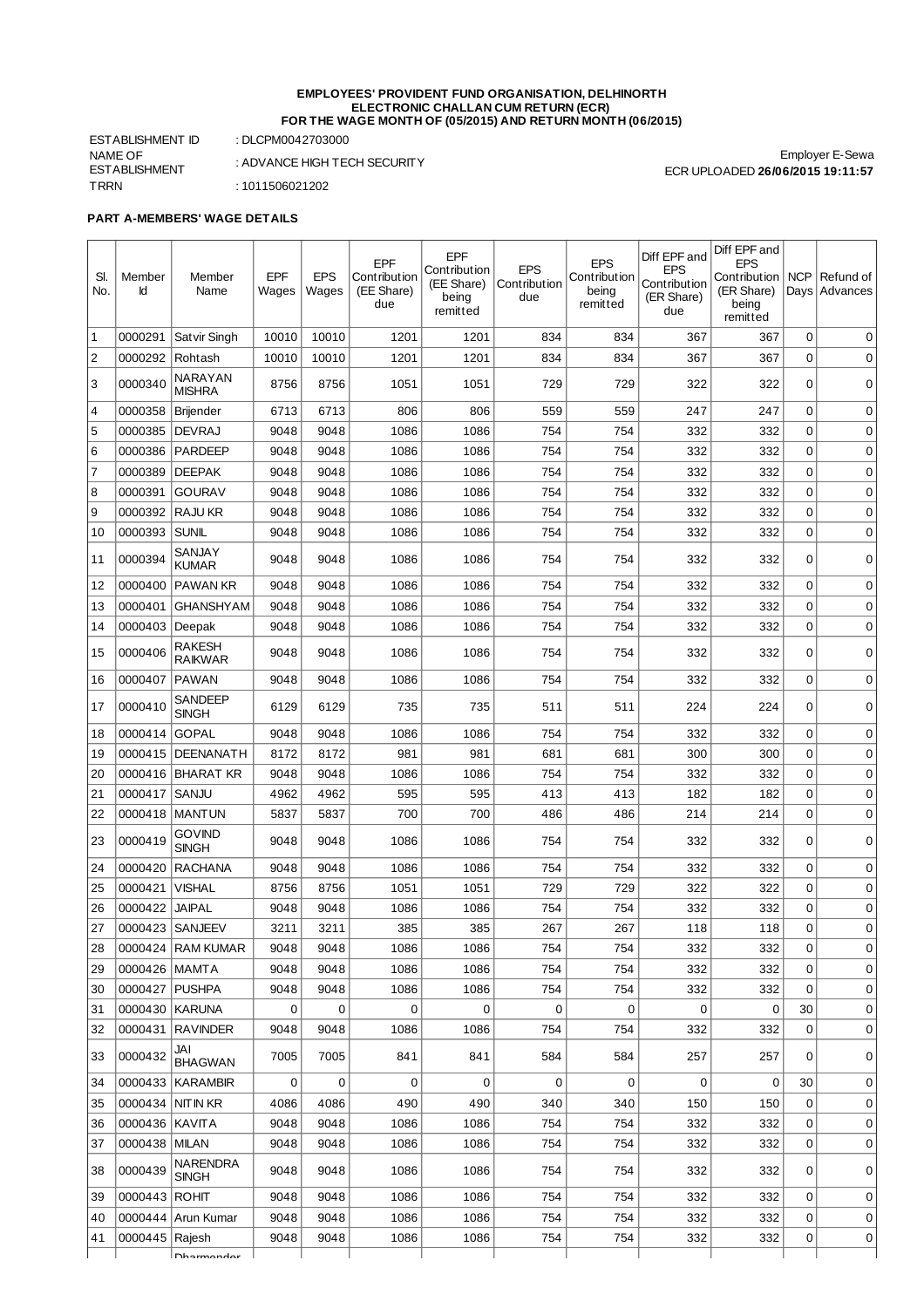| 42 | 0000446       | <b>DITAITTIEITUEI</b><br>Kumar Shukla        | 9048        | 9048  | 1086     | 1086        | 754         | 754      | 332      | 332         | 0        | 0           |
|----|---------------|----------------------------------------------|-------------|-------|----------|-------------|-------------|----------|----------|-------------|----------|-------------|
| 43 | 0000447       | Saiyad Gulam<br>Anwar                        | 9048        | 9048  | 1086     | 1086        | 754         | 754      | 332      | 332         | 0        | 0           |
| 44 | 0000449       | SANTOSH<br><b>KUMAR</b>                      | 10998       | 10998 | 1320     | 1320        | 916         | 916      | 404      | 404         | $\Omega$ | 0           |
| 45 | 0000450       | <b>SARVINDER</b>                             | 9048        | 9048  | 1086     | 1086        | 754         | 754      | 332      | 332         | 0        | 0           |
| 46 | 0000453       | <b>RAJMANGAL</b>                             | 9048        | 9048  | 1086     | 1086        | 754         | 754      | 332      | 332         | 0        | 0           |
| 47 | 0000454       | <b>VINOD</b><br><b>KUMAR</b>                 | 7881        | 7881  | 946      | 946         | 656         | 656      | 290      | 290         | 0        | 0           |
| 48 | 0000455       | <b>MD SAJJAD</b>                             | 9048        | 9048  | 1086     | 1086        | 754         | 754      | 332      | 332         | 0        | 0           |
| 49 | 0000456       | <b>SUNIL</b>                                 | 2919        | 2919  | 350      | 350         | 243         | 243      | 107      | 107         | 0        | 0           |
| 50 | 0000473       | <b>SUNIL</b><br><b>KUMAR</b>                 | 952         | 952   | 114      | 114         | 79          | 79       | 35       | 35          | 0        | $\mathbf 0$ |
| 51 | 0000475       | PAWAN<br><b>KUMAR</b>                        | 9048        | 9048  | 1086     | 1086        | 754         | 754      | 332      | 332         | 0        | 0           |
| 52 | 0000479       | DEEPALI                                      | 9048        | 9048  | 1086     | 1086        | 754         | 754      | 332      | 332         | 0        | 0           |
| 53 | 0000501       | Chain Singh                                  | 10010       | 10010 | 1201     | 1201        | 834         | 834      | 367      | 367         | 0        | 0           |
| 54 | 0000505       | Mukesh<br>Kumar                              | 876         | 876   | 105      | 105         | 73          | 73       | 32       | 32          | 0        | $\mathbf 0$ |
| 55 | 0000514       | <b>HIMANSHU</b><br><b>MANRAL</b>             | 4378        | 4378  | 525      | 525         | 365         | 365      | 160      | 160         | 0        | 0           |
| 56 | 0000515       | <b>RANIDEVI</b>                              | 9048        | 9048  | 1086     | 1086        | 754         | 754      | 332      | 332         | 0        | 0           |
| 57 | 0000522       | <b>BYAS YADAV</b>                            | 9179        | 9179  | 1101     | 1101        | 765         | 765      | 336      | 336         | 0        | $\mathbf 0$ |
| 58 | 0000529       | <b>SANDEEP</b>                               | 8172        | 8172  | 981      | 981         | 681         | 681      | 300      | 300         | 0        | 0           |
| 59 | 0000530       | <b>TRUN</b><br><b>KUMAR</b><br><b>MATHUR</b> | 9048        | 9048  | 1086     | 1086        | 754         | 754      | 332      | 332         | 0        | $\mathbf 0$ |
| 60 | 0000531       | <b>NEHA</b>                                  | 5983        | 5983  | 718      | 718         | 498         | 498      | 220      | 220         | 0        | 0           |
| 61 | 0000533       | NAVEEN<br><b>KUMAR</b>                       | 6129        | 6129  | 735      | 735         | 511         | 511      | 224      | 224         | 0        | 0           |
| 62 | 0000534       | <b>NISHA</b>                                 | $\mathbf 0$ | 0     | $\Omega$ | $\Omega$    | $\mathbf 0$ | $\Omega$ | $\Omega$ | $\Omega$    | 30       | 0           |
| 63 | 0000536       | <b>SADHANA</b>                               | 6713        | 6713  | 806      | 806         | 559         | 559      | 247      | 247         | 0        | 0           |
| 64 | 0000537       | <b>ANKIT</b>                                 | 0           | 0     | 0        | $\mathbf 0$ | 0           | 0        | $\Omega$ | 0           | 30       | $\mathbf 0$ |
| 65 | 0000538       | <b>PINKI</b>                                 | 9048        | 9048  | 1086     | 1086        | 754         | 754      | 332      | 332         | 0        | $\mathbf 0$ |
| 66 | 0000539       | RAGHUVIR<br><b>SHAH</b>                      | $\mathbf 0$ | 0     | 0        | 0           | 0           | 0        | 0        | $\mathbf 0$ | 30       | 0           |
| 67 | 0000540       | LAXMAN<br><b>KUMAR</b>                       | 0           | 0     | 0        | 0           | 0           | 0        | 0        | 0           | 30       | 0           |
| 68 | 0000541       | <b>POONAM</b><br><b>MISHRA</b>               | 9048        | 9048  | 1086     | 1086        | 754         | 754      | 332      | 332         | 0        | 0           |
| 69 |               | 0000542 MANJU DEVI                           | 9048        | 9048  | 1086     | 1086        | 754         | 754      | 332      | 332         | $\Omega$ | 0           |
| 70 | 0000543 SUMIT |                                              | 9048        | 9048  | 1086     | 1086        | 754         | 754      | 332      | 332         | $\Omega$ | $\mathbf 0$ |
| 71 | 0000544       | <b>KAMAL</b>                                 | $\mathbf 0$ | 0     | 0        | 0           | $\mathbf 0$ | 0        | 0        | 0           | 30       | $\mathbf 0$ |
| 72 | 0000545       | PREM<br>CHAND                                | 9048        | 9048  | 1086     | 1086        | 754         | 754      | 332      | 332         | 0        | 0           |
| 73 | 0000546       | <b>MANTU</b><br><b>KUMAR</b><br><b>GUPTA</b> | 9048        | 9048  | 1086     | 1086        | 754         | 754      | 332      | 332         | 0        | 0           |
| 74 | 0000547       | <b>PINTOO</b><br><b>MANDAL</b>               | 9048        | 9048  | 1086     | 1086        | 754         | 754      | 332      | 332         | $\Omega$ | 0           |
| 75 | 0000548       | AJIT KUMAR<br><b>GUPTA</b>                   | 9048        | 9048  | 1086     | 1086        | 754         | 754      | 332      | 332         | 0        | 0           |
| 76 | 0000549       | ROHINI                                       | 9048        | 9048  | 1086     | 1086        | 754         | 754      | 332      | 332         | 0        | 0           |
| 77 | 0000550       | <b>AMIT NEGI</b>                             | 9048        | 9048  | 1086     | 1086        | 754         | 754      | 332      | 332         | 0        | 0           |
| 78 | 0000551       | <b>SEEMA</b><br><b>KARUBA</b>                | 8756        | 8756  | 1051     | 1051        | 729         | 729      | 322      | 322         | 0        | 0           |
| 79 | 0000552       | <b>PARVEEN</b><br>KUMAR                      | 0           | 0     | 0        | 0           | 0           | 0        | 0        | 0           | 30       | 0           |
| 80 | 0000553       | <b>USHMAN</b><br>AHMAD                       | 9048        | 9048  | 1086     | 1086        | 754         | 754      | 332      | 332         | 0        | 0           |
| 81 | 0000554       | <b>NIRBHAY</b><br><b>SHUKLA</b>              | 9048        | 9048  | 1086     | 1086        | 754         | 754      | 332      | 332         | 0        | 0           |
| 82 | 0000555       | <b>RAJESH</b>                                | 9048        | 9048  | 1086     | 1086        | 754         | 754      | 332      | 332         | 0        | 0           |
| 83 | 0000556       | <b>DILIP KUMAR</b>                           | 4086        | 4086  | 490      | 490         | 340         | 340      | 150      | 150         | 0        | 0           |
| 84 | 0000557       | <b>AJAY KUMAR</b>                            | 584         | 584   | 70       | 70          | 49          | 49       | 21       | 21          | 0        | 0           |
| 85 | 0000558       | <b>RAJESH</b>                                | 9048        | 9048  | 1086     | 1086        | 754         | 754      | 332      | 332         | 0        | 0           |
| 86 | 0000559       | <b>SUNEEL</b><br><b>KUMAR</b>                | 2043        | 2043  | 245      | 245         | 170         | 170      | 75       | 75          | 0        | 0           |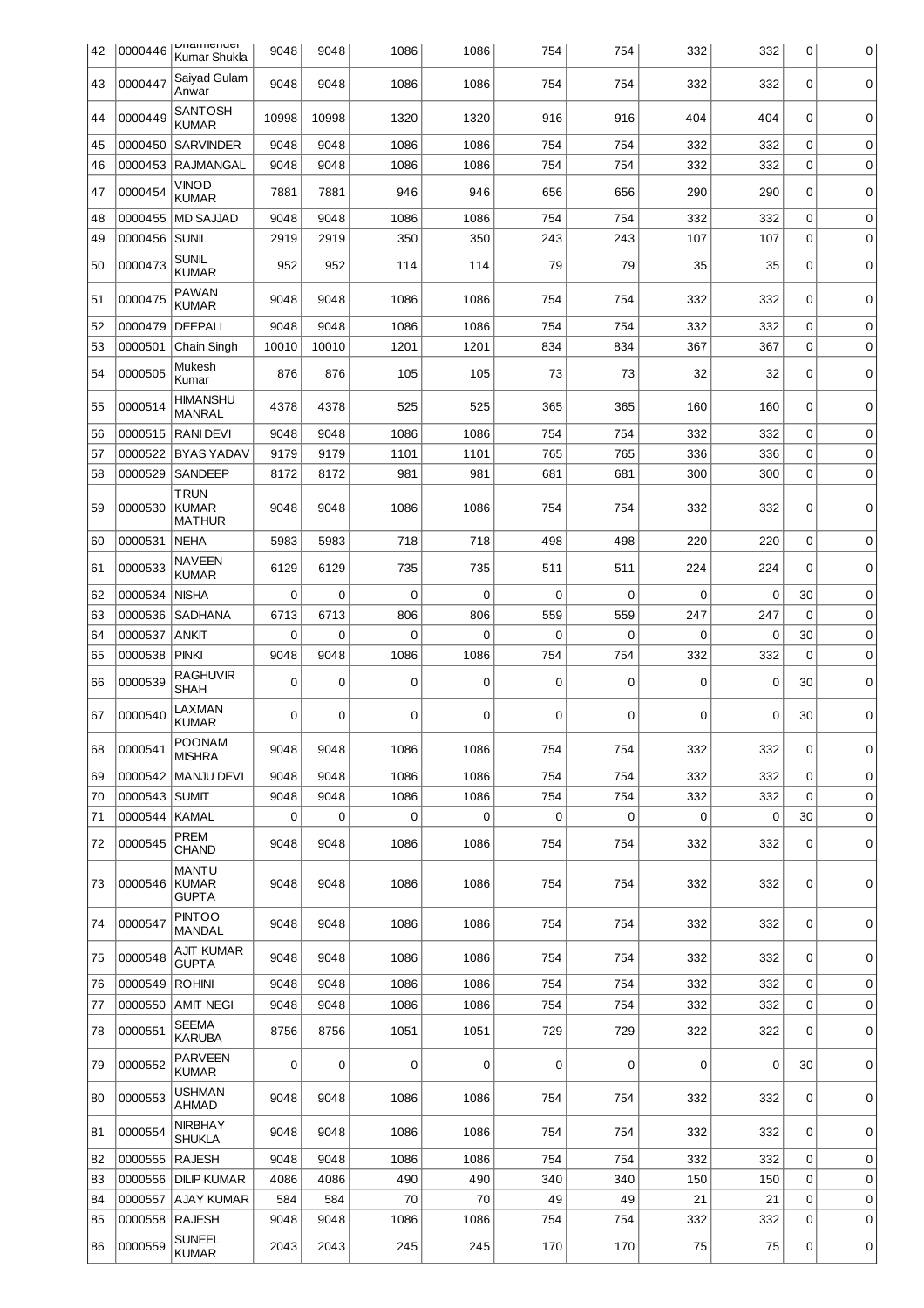| 87  | 0000560        | AMAR                      | 8172  | 8172  | 981   | 981   | 681   | 681   | 300   | 300   | 0   | $\mathbf 0$ |
|-----|----------------|---------------------------|-------|-------|-------|-------|-------|-------|-------|-------|-----|-------------|
| 88  | 0000561        | ROOPESH<br><b>MANDAL</b>  | 9048  | 9048  | 1086  | 1086  | 754   | 754   | 332   | 332   | 0   | 0           |
| 89  | 0000569        | <b>RAJ KUMAR</b>          | 6713  | 6713  | 806   | 806   | 559   | 559   | 247   | 247   | 0   | $\pmb{0}$   |
| 90  | 0000570        | <b>INDER LAL</b>          | 9048  | 9048  | 1086  | 1086  | 754   | 754   | 332   | 332   | 0   | $\mathbf 0$ |
| 91  | 0000571        | Prabhanshu<br>Maity       | 9048  | 9048  | 1086  | 1086  | 754   | 754   | 332   | 332   | 0   | 0           |
| 92  | 0000572        | Bijender<br>Kumar         | 10998 | 10998 | 1320  | 1320  | 916   | 916   | 404   | 404   | 0   | $\mathbf 0$ |
| 93  | 0000573        | Umesh                     | 9048  | 9048  | 1086  | 1086  | 754   | 754   | 332   | 332   | 0   | 0           |
| 94  | 0000574        | <b>Baddi Kumar</b>        | 6240  | 6240  | 749   | 749   | 520   | 520   | 229   | 229   | 0   | $\mathbf 0$ |
| 95  | 0000575        | Satyam Singh              | 6346  | 6346  | 762   | 762   | 529   | 529   | 233   | 233   | 0   | 0           |
| 96  | 0000576        | Manish                    | 7403  | 7403  | 888   | 888   | 617   | 617   | 271   | 271   | 0   | 0           |
| 97  | 0000577        | Satya brata<br>Patra      | 6346  | 6346  | 762   | 762   | 529   | 529   | 233   | 233   | 0   | $\mathbf 0$ |
| 98  | 0000578        | Prem Jaiswal              | 6346  | 6346  | 762   | 762   | 529   | 529   | 233   | 233   | 0   | 0           |
| 99  | 0000579        | Prem<br>Chandra           | 6346  | 6346  | 762   | 762   | 529   | 529   | 233   | 233   | 0   | $\mathbf 0$ |
| 100 | 0000580        | Megh Shyam                | 5500  | 5500  | 660   | 660   | 458   | 458   | 202   | 202   | 0   | 0           |
| 101 | 0000581        | Prithvi Raj               | 5712  | 5712  | 685   | 685   | 476   | 476   | 209   | 209   | 0   | $\mathbf 0$ |
| 102 | 0000582        | Shyam                     | 6346  | 6346  | 762   | 762   | 529   | 529   | 233   | 233   | 0   | 0           |
| 103 | 0000583        | Lalla Babu                | 6346  | 6346  | 762   | 762   | 529   | 529   | 233   | 233   | 0   | 0           |
| 104 | 0000584        | Ranjeet Sahu              | 3488  | 3488  | 419   | 419   | 291   | 291   | 128   | 128   | 0   | $\mathbf 0$ |
| 105 | 0000585        | <b>SEEMA</b>              | 8756  | 8756  | 1051  | 1051  | 729   | 729   | 322   | 322   | 0   | 0           |
| 106 | 0000586        | <b>Dheerai</b>            | 1342  | 1342  | 161   | 161   | 112   | 112   | 49    | 49    | 0   | 0           |
| 107 | 0000587        | Raghuvendra<br>Singh      | 7087  | 7087  | 850   | 850   | 590   | 590   | 260   | 260   | 0   | 0           |
| 108 | 0000588        | Sarwajit Ram              | 4231  | 4231  | 508   | 508   | 352   | 352   | 156   | 156   | 0   | 0           |
| 109 | 0000589        | <b>HARI GOVIND</b>        | 4962  | 4962  | 595   | 595   | 413   | 413   | 182   | 182   | 0   | $\mathbf 0$ |
| 110 | 0000590        | <b>KAPIL</b>              | 5254  | 5254  | 630   | 630   | 438   | 438   | 192   | 192   | 0   | $\mathbf 0$ |
| 111 | 0000591        | <b>RANJAN</b>             | 4670  | 4670  | 560   | 560   | 389   | 389   | 171   | 171   | 0   | 0           |
| 112 | 0000592        | RAJA RAM                  | 5254  | 5254  | 630   | 630   | 438   | 438   | 192   | 192   | 0   | 0           |
| 113 | 0000593        | SONU                      | 6129  | 6129  | 735   | 735   | 511   | 511   | 224   | 224   | 0   | $\mathbf 0$ |
| 114 | 0000594        | Krishna<br>Nandan         | 3173  | 3173  | 381   | 381   | 264   | 264   | 117   | 117   | 0   | $\mathbf 0$ |
| 115 | 0000595        | M R Jha                   | 3173  | 3173  | 381   | 381   | 264   | 264   | 117   | 117   | 0   | 0           |
|     | 116 0000596    | <b>SUMIT</b>              | 4086  | 4086  | 490   | 490   | 340   | 340   | 150   | 150   | 0   | 0           |
| 117 | 0000597 Piyush |                           | 2750  | 2750  | 330   | 330   | 229   | 229   | 101   | 101   | 0   | 0           |
| 118 | 0000598        | Amit                      | 1904  | 1904  | 228   | 228   | 159   | 159   | 69    | 69    | 0   | 0           |
| 119 | 0000599        | Hazra<br>Sushanta         | 1610  | 1610  | 193   | 193   | 134   | 134   | 59    | 59    | 0   | 0           |
|     | 120 0000600    | Ajay Kumar                | 1375  | 1375  | 165   | 165   | 115   | 115   | 50    | 50    | 0   | 0           |
| 121 | 0000601        | Deep Chand                | 1058  | 1058  | 127   | 127   | 88    | 88    | 39    | 39    | 0   | 0           |
|     | 122 0000602    | Naveen<br>Kumar           | 423   | 423   | 51    | 51    | 35    | 35    | 16    | 16    | 0   | 0           |
|     |                | GRAND TOTAL 821437 821437 |       |       | 98585 | 98585 | 68443 | 68443 | 30142 | 30142 | 240 | 0           |

|                                       | $A/C$ 01 EE + Refund of Advance $A/C$ 01 ER $A/C$ 02 $A/C$ 10 $A/C$ 21 $A/C$ 22 TOTAL |       |            |      |            |
|---------------------------------------|---------------------------------------------------------------------------------------|-------|------------|------|------------|
| <b>ITOTAL DUES AS PER ECR</b>         | 98585                                                                                 | 30142 | 6982 68443 | 4107 | 200 208459 |
| <b>ITOTAL AMOUNT BEING REMITTED  </b> | 98585                                                                                 | 30142 | 6982 68443 | 4107 | 200 208459 |

## **PART B-NEW MEMBERS' DETAILS**

 $\overline{\phantom{a}}$ 

| SI.<br>No. | Member<br>Id | Member Name        | Father's/Spouse<br>Name | Relationship with the<br>Member | Date of<br><b>Birth</b> | Gender | Date of Joining<br>EPF | Date of Joining<br><b>EPS</b> |
|------------|--------------|--------------------|-------------------------|---------------------------------|-------------------------|--------|------------------------|-------------------------------|
| 1          | 0000473      | <b>SUNIL KUMAR</b> | SH BABU LAL             | Father                          | $00 - 00 -$<br>0000     | Male   | 25-05-2015             | 25-05-2015                    |
| 12         | 0000574      | Baddi Kumar        | Sh. Binda Shah I        | Father                          | $02 - 01 -$<br>1991     | Male   | 01-05-2015             | $01 - 05 - 2015$              |
| l3         | 0000575      | Satyam Singh       | Sh. Vishnu              | Father                          | $01 - 01 -$<br>1991     | Male   | 01-05-2015             | $01 - 05 - 2015$              |
| 14         | 0000576      | Manish             | Sh. Shankar             | Father                          | $01 - 01 -$<br>1991     | Male   | 01-05-2015             | 01-05-2015                    |
|            |              |                    |                         |                                 | 01.01                   |        |                        |                               |